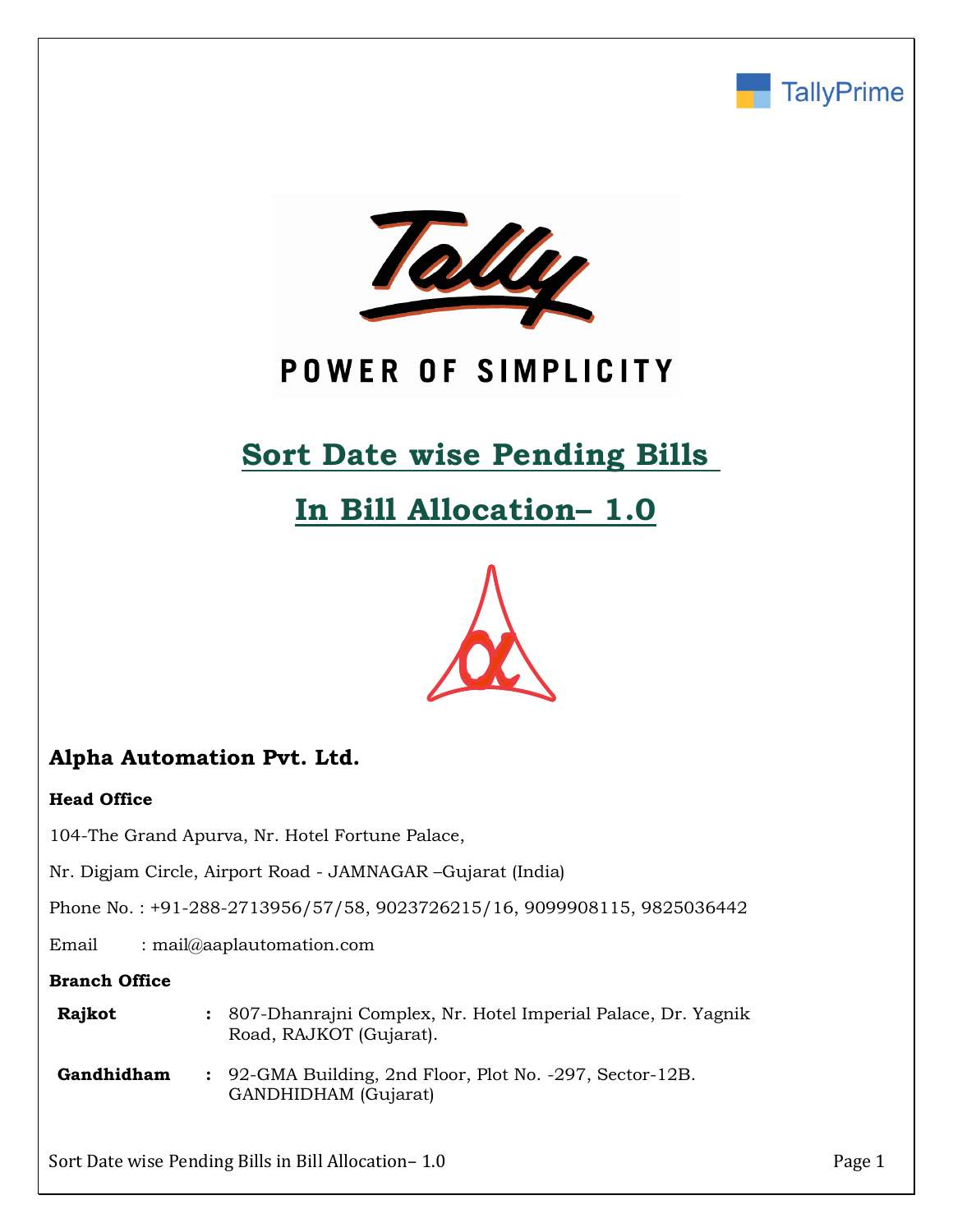

© 2020 Alpha Automation Pvt. Ltd. All rights reserved.

Tally, Tally 9, Tally9, Tally.ERP, Tally.ERP 9, Shoper, Shoper 9, Shoper POS, Shoper HO, Shoper 9 POS, Shoper 9 HO, TallyDeveloper, Tally.Server 9, Tally Developer, Tally. Developer 9, Tally.NET, Tally Development Environment, TallyPrime, TallyPrimeDeveloper, TallyPrime Server, Tally Extender, Tally Integrator, Tally Integrated Network, Tally Service Partner, TallyAcademy & Power of Simplicity are either registered trademarks or trademarks of Tally Solutions Pvt. Ltd. in India and/or other countries. All other trademarks are properties of their respective owners.

Version: Alpha Automation Pvt. Ltd. / Sort Date wise Pending Bills in Bill Allocation/1.0/ March-2021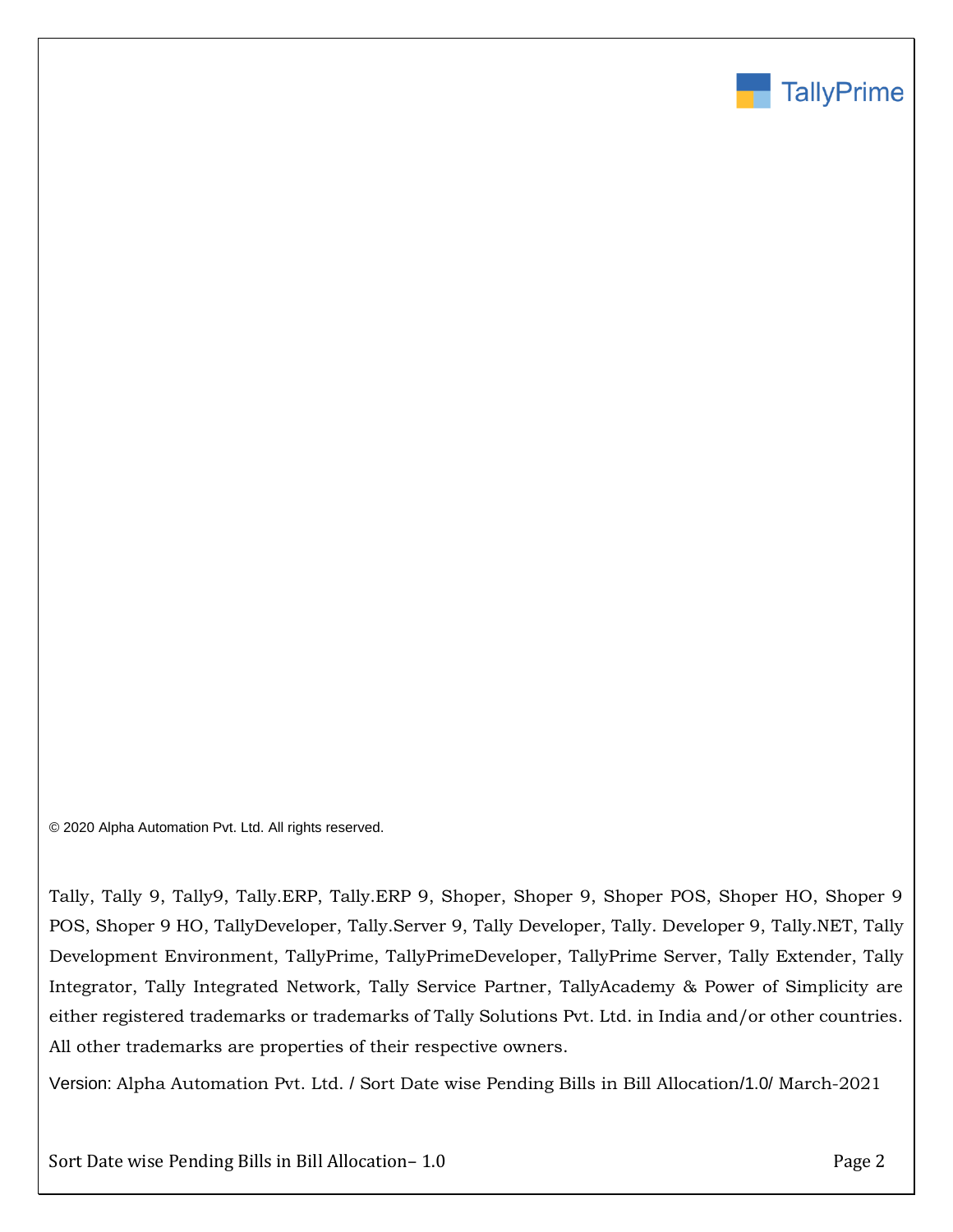

# **Sort Date wise Pending Bills**

# **In Bill Allocation– 1.0**

## **Introduction**

• This add-on enables user to sort the Bill Allocations details in the ascending order of due date or Bill Date. First it sorts the Amount based on Due Date and if No Due date is mentioned then it sorts the Details based on Bill Date.

## **Benefits**

• If it very useful when Amount is to be allocated on FIFO Basis (Old Pending Amount need to be settled first) or Based on Due Date.

## **What's New?**

• Compatible with TallyPrime

## **Important!**

Take back up of your company data before activating the Add-on.

Once you try/purchase an Add-on, follow the steps below to configure the Add-on and use it.

## **Installation**

- 1. Copy the TCP file in TallyPrime Folder.
- 2. Gateway of Tally  $\rightarrow$  F1 (Help) $\rightarrow$  TDL & Add-on  $\rightarrow$  F4 (Manage Local TDL)  $\rightarrow$  Select Yes in Load TDL on Startup and give the file name of TCP File. After pressing the Enter Key will show TDL Status which should be as Loaded.

## **System requirements:**

No additional hardware / software infrastructure is required for executing and operation this applications module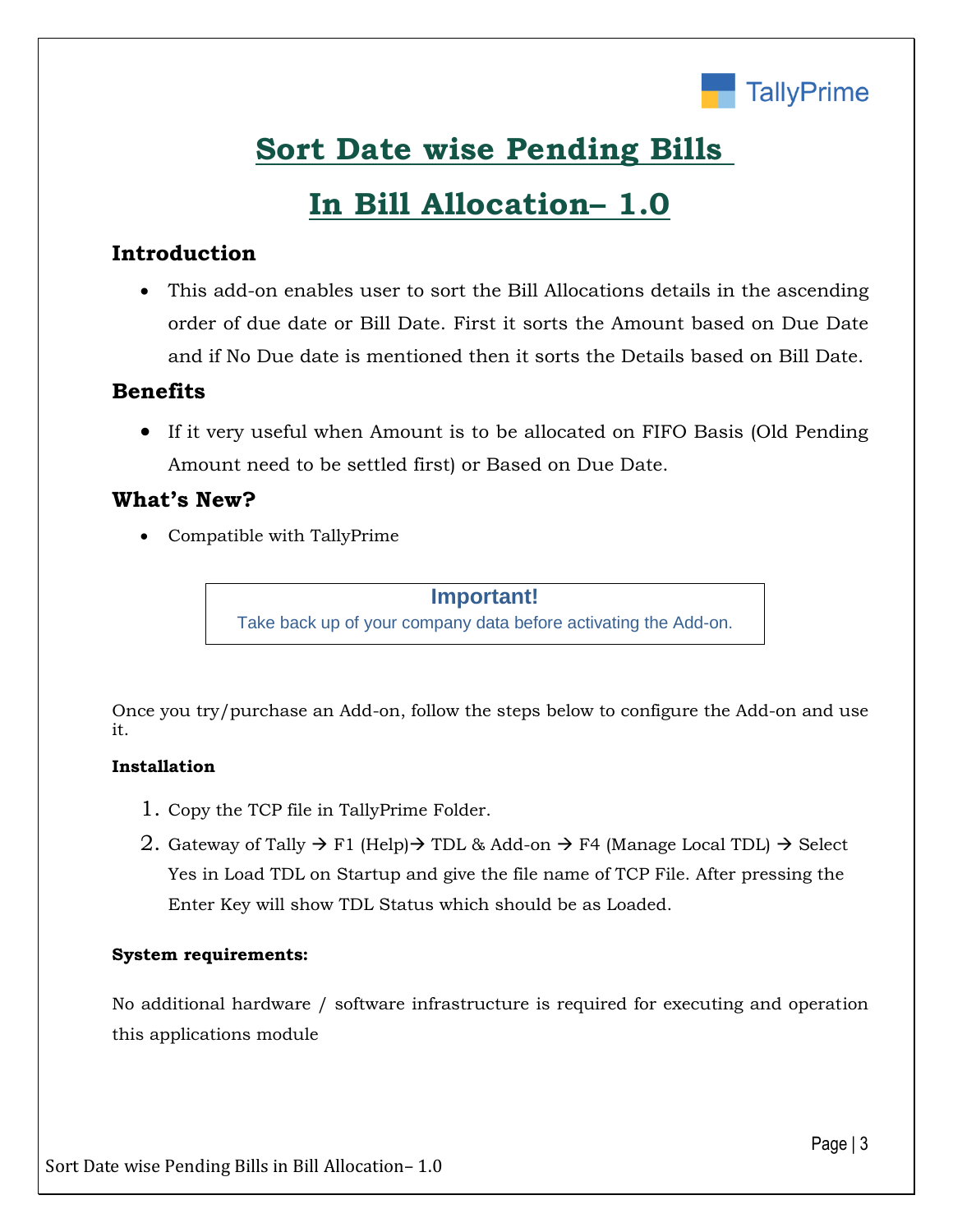

### **1. Activate the Add-on.**

#### *For TallyPrime Release 1.0*

Go to **Gateway of Tally** → **F1: Help** → **TDL & Add-On** → **F6: Add-On Features**. Alternatively, you may press **CTRL + ALT + T** from any menu to open TDL Management report and then press **F6: Add-On Features**

Set "**Yes**" to the option **"Sort Date wise Pending Bills in Bill Allocation?"**

| <b>Add-On Features</b>                                |          |
|-------------------------------------------------------|----------|
| Sort Date wise Pending Bills in Bill Allocation ? Yes |          |
|                                                       |          |
|                                                       |          |
|                                                       |          |
|                                                       |          |
|                                                       |          |
|                                                       |          |
|                                                       |          |
|                                                       |          |
|                                                       |          |
|                                                       |          |
|                                                       |          |
|                                                       | Accept ? |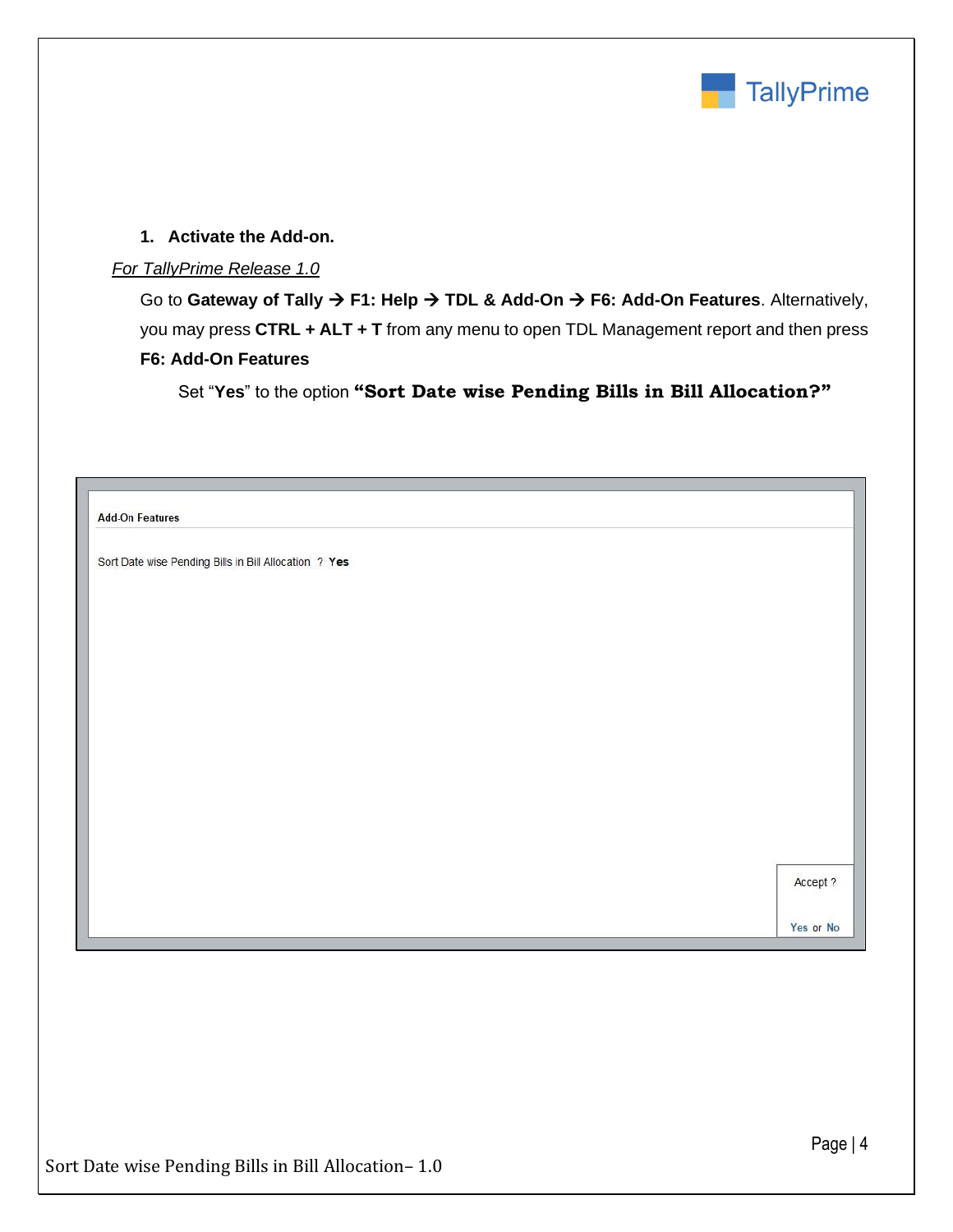

**Detailed User Guide:**

- **1. Go To Alter**➔ **Vouchers**➔ **Receipt**
- •**Before Activation of Add on :**

| <b>Bill-wise Details</b>               |                   |       |             |                                       | <b>Alpha Demo Company</b> |            |                                                    |  |  |                 |
|----------------------------------------|-------------------|-------|-------------|---------------------------------------|---------------------------|------------|----------------------------------------------------|--|--|-----------------|
| Receipt No. 23:<br>Supplier Inv/Ref No |                   | Date: |             |                                       |                           |            |                                                    |  |  | 30-Nov-<br>Mond |
| Account                                | <b>ICICI Bank</b> |       |             | Bill-wise Details for: Ganesh Traders |                           |            |                                                    |  |  |                 |
| <b>Summit Balance</b><br>Particulars   | 3.11.206.00 Dr    |       | Type of Ref | Name                                  | Due Date, or              | Amount Dr/ |                                                    |  |  |                 |
|                                        |                   |       |             |                                       | Pending Bills             | Date       | Balance                                            |  |  | Amou            |
| Ganesh Traders                         |                   |       |             |                                       |                           |            |                                                    |  |  |                 |
| Cur Bal: 2,30,500.00 Dr.               |                   |       | Agst Ref    |                                       | 10<br>25                  |            | 30-Nov-20 20,000.00 Cr<br>30-Nov-20 15,000.00 Cr   |  |  |                 |
|                                        |                   |       |             |                                       | 27<br>30                  |            | 5-Sep-20 2,27,008.00 Dr<br>1-Oct-20 2,65,500.00 Dr |  |  |                 |
|                                        |                   |       |             |                                       | $\overline{4}$            |            | 20-Apr-20 2,27,008.00 Cr                           |  |  |                 |
|                                        |                   |       |             |                                       |                           |            |                                                    |  |  |                 |
|                                        |                   |       |             |                                       |                           |            |                                                    |  |  |                 |
|                                        |                   |       |             |                                       |                           |            |                                                    |  |  |                 |
|                                        |                   |       |             |                                       |                           |            |                                                    |  |  |                 |
|                                        |                   |       |             |                                       |                           |            |                                                    |  |  |                 |
|                                        |                   |       |             |                                       |                           |            |                                                    |  |  |                 |
|                                        |                   |       |             |                                       |                           |            |                                                    |  |  |                 |
|                                        |                   |       |             |                                       |                           |            |                                                    |  |  |                 |
|                                        |                   |       |             |                                       |                           |            |                                                    |  |  |                 |
|                                        |                   |       |             |                                       |                           |            |                                                    |  |  |                 |
|                                        |                   |       |             |                                       |                           |            |                                                    |  |  |                 |
|                                        |                   |       |             |                                       |                           |            |                                                    |  |  |                 |
|                                        |                   |       |             |                                       |                           |            |                                                    |  |  |                 |
|                                        |                   |       |             |                                       |                           |            |                                                    |  |  |                 |
|                                        |                   |       |             |                                       |                           |            |                                                    |  |  |                 |
|                                        |                   |       |             |                                       |                           |            |                                                    |  |  |                 |
|                                        |                   |       |             |                                       |                           |            |                                                    |  |  |                 |
|                                        |                   |       |             |                                       |                           |            |                                                    |  |  |                 |
|                                        |                   |       |             |                                       |                           |            |                                                    |  |  |                 |
| Narration                              |                   |       |             |                                       |                           |            |                                                    |  |  |                 |
|                                        |                   |       |             |                                       |                           |            |                                                    |  |  |                 |
|                                        |                   |       |             |                                       |                           |            |                                                    |  |  |                 |
|                                        |                   |       |             |                                       |                           |            |                                                    |  |  |                 |
|                                        |                   |       |             |                                       |                           |            |                                                    |  |  |                 |
|                                        |                   |       |             |                                       |                           |            |                                                    |  |  |                 |
|                                        |                   |       |             |                                       |                           |            |                                                    |  |  |                 |
|                                        |                   |       |             |                                       |                           |            |                                                    |  |  |                 |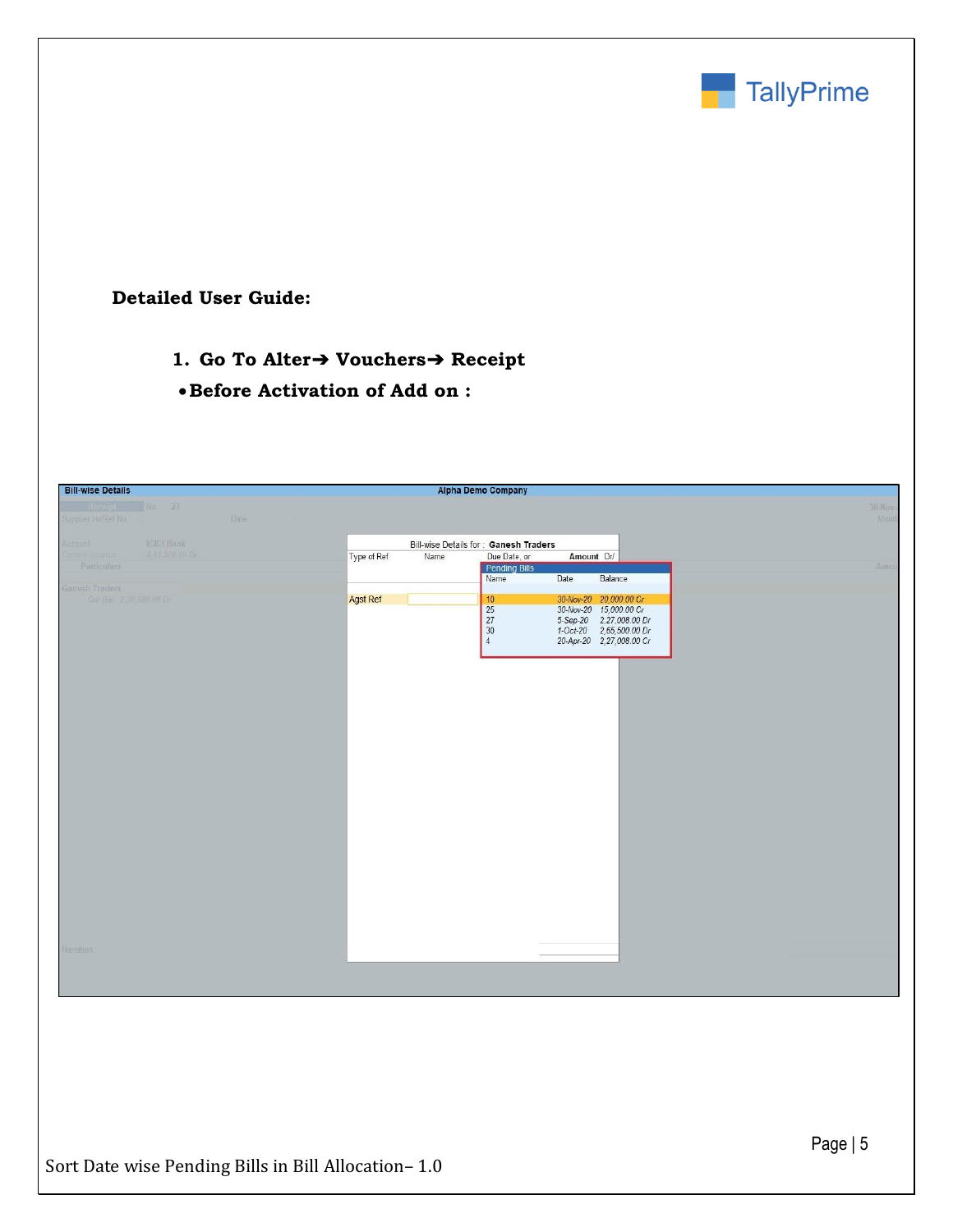

## • **After Activation of Add-on :**

| <b>Bill-wise Details</b>                                |                     | <b>Alpha Demo Company</b>               |                                              |                                  |               |
|---------------------------------------------------------|---------------------|-----------------------------------------|----------------------------------------------|----------------------------------|---------------|
| eip No. 23<br>Supplier Inv/Ref No.<br>Date:             |                     |                                         |                                              |                                  | 30-Nov<br>Man |
| ICICI Bank<br>Account                                   |                     | Bill-wise Details for Ganesh Traders    |                                              |                                  |               |
| 8.11.200.00 Dr<br><b>Surrent balance</b><br>Particulars | Type of Ref<br>Name | Due Date, or                            | Amount Dr/                                   |                                  |               |
|                                                         |                     | Name                                    | Pending Bills on Duedate (Ascending)<br>Date | DueDate<br>Balance               | Amo           |
| <b>Ganesh Traders</b>                                   |                     |                                         |                                              |                                  |               |
| Cur Bal 2.30,500,00 Dr                                  | Agst Ref            | $\overline{4}$<br>27                    | 20-Apr-20<br>5-Sep-20                        | 2,27,008.00 Cr<br>2,27,008.00 Dr |               |
|                                                         |                     | $\begin{array}{c} 30 \\ 10 \end{array}$ | $1-Oct-20$<br>30-Nov-20                      | 2,65,500.00 Dr<br>20,000.00 Cr   |               |
|                                                         |                     | 25                                      | 30-Nov-20                                    | 15,000.00 Cr                     |               |
|                                                         |                     |                                         |                                              |                                  |               |
|                                                         |                     |                                         |                                              |                                  |               |
|                                                         |                     |                                         |                                              |                                  |               |
|                                                         |                     |                                         |                                              |                                  |               |
|                                                         |                     |                                         |                                              |                                  |               |
|                                                         |                     |                                         |                                              |                                  |               |
|                                                         |                     |                                         |                                              |                                  |               |
|                                                         |                     |                                         |                                              |                                  |               |
|                                                         |                     |                                         |                                              |                                  |               |
|                                                         |                     |                                         |                                              |                                  |               |
|                                                         |                     |                                         |                                              |                                  |               |
|                                                         |                     |                                         |                                              |                                  |               |
|                                                         |                     |                                         |                                              |                                  |               |
|                                                         |                     |                                         |                                              |                                  |               |
|                                                         |                     |                                         |                                              |                                  |               |
|                                                         |                     |                                         |                                              |                                  |               |
|                                                         |                     |                                         |                                              |                                  |               |
|                                                         |                     |                                         |                                              |                                  |               |
| Narrations                                              |                     |                                         |                                              |                                  |               |
|                                                         |                     |                                         |                                              |                                  |               |
|                                                         |                     |                                         |                                              |                                  |               |
|                                                         |                     |                                         |                                              |                                  |               |

**Note: Same way Sorting Date wise Pending Bills in Payment Voucher.**

Sort Date wise Pending Bills in Bill Allocation– 1.0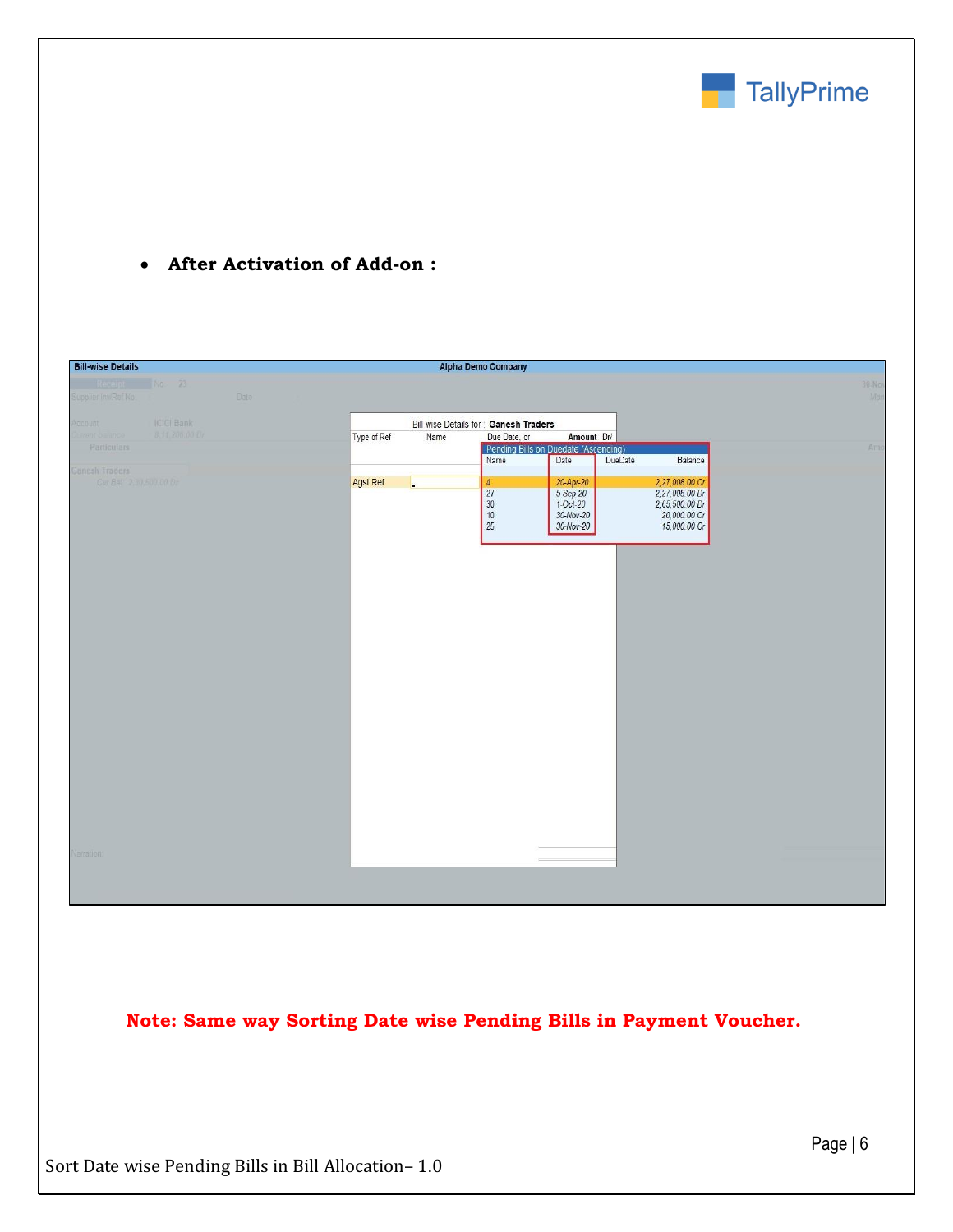

# FAQ

#### **Which version/release of TallyPrime does the add-on support?**

This add-on will work only from TallyPrime Release 1.0 onwards.

### **How will I get support for this add-on?**

For any functional support requirements please do write to us on mail@aaplautomation.com or call us at +91-288-2713956/57/58, +91-9023726215/16, 9099908115, 9825036442.

# **If I need some enhancements / changes to be incorporated for the add-on, whom should I contact?**

Please to write to us on mail@aaplautomation.com with your additional requirements and we will revert to you in 24 hours.

#### **Will new features added be available to us?**

We offer one year availability of all support and new features free of cost. After one year, nominal subscription cost will be applicable to you to continue to get free support and updates.

### **What will happen after one year?**

There is no fixed annual charge to be payable mandatory. However if any changes are required in our Add-On to make compatible with New Release of TallyPrime then the modification Charges will be applied.

### **I am using a multi-site. Can I use the same Add-on for all the sites?**

No, one Add-on will work only for 1 site. You need to purchase again if you want to use the same Add-on for more sites.

### **TDL Management screen shows errors with the Add-on. What do I do?**

Check whether the error is because of the Add-on or because of clashes between 2 TDLs (An add-on is also a TDL). In case of clashes, disable one or more TDLs and check which